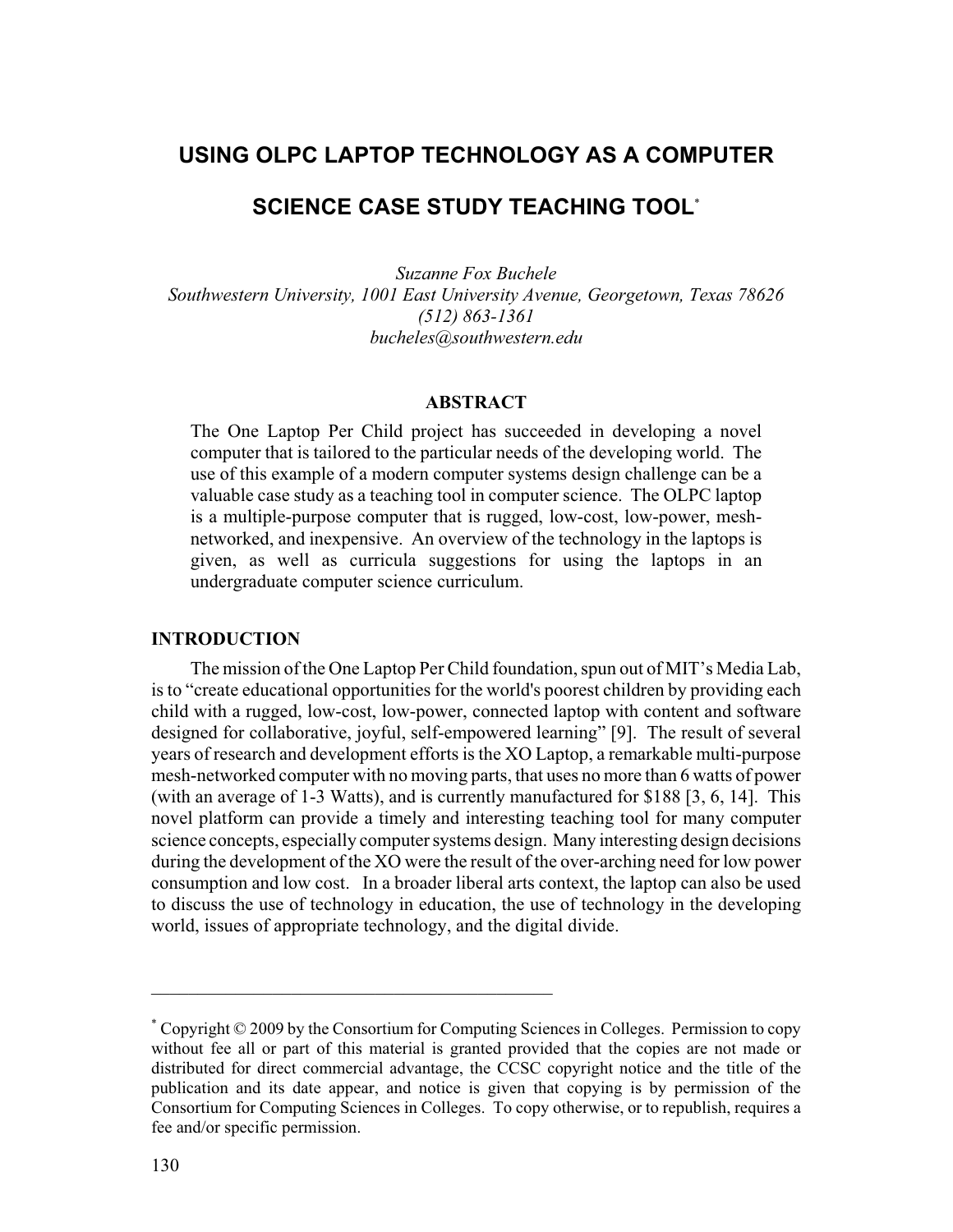Information about the OLPC Project is exclusively on-line (www.laptop.org) and largely in the form of a wiki maintained by OLPC (wiki.laptop.org). Because of the dynamic nature of on-line content, getting accurate and complete information about the project can be difficult. The purpose of this paper is to gather and synthesize accurate information relevant to the use of the XO laptop as a case study tool in the teaching, and provide references for further in-depth study of any single topic discussed within.

# **XO PROCESSOR**

The processor chosen for the XO is an older 433 MHz AMD Geode which uses only 0.8 watt of power and does not need a cooling fan. In an era of better, faster performance, this step backwards can be an interesting discussion point, pointing to the overarching XO design considerations of low power and low cost. An in-depth look into the core electronics yields more information that can lead to an interesting case study in a computer organization or architecture class. The Geode processor is x86 compatible, with 64 kbyte level 1 separate instruction and data caches and 128 kbyte level 2 cache, translation lookaside buffer, embedded 2-D graphics controller, and integrated FPU that supports the MMX instruction set. A display controller is on a separate chip from the main processor [1, 6]. The XO design places the motherboard directly behind the screen, instead of in the base of the laptop, which keeps the heat from these electronics away from the lap of the user and more able to dissipate. In tropical climates, this can be an important design consideration.

The most innovative processor design that is implemented with the Geode processor was at some time referred to as "extreme suspend", but lately seems to simply be referred to as the suspend and resume features of the XO laptops. This is one of the keys to the overall low power consumption of the XOs, in which power to the processor chip is cut off when the CPU is inactive; any action on the part of the user or network that requires the CPU causes it to re-activate, within 0.2 to 1 second (depending on various settings). When the CPU is suspended, the mesh network is still active, so the network may cause the CPU to be re-enabled. The screen may be on or off when the processor is suspended. If it is on, the separate display controller chip is in charge of the screen, as in eBook mode. This conserves energy since the whole processor does not need to be active during idle times or when the laptop is being used in eBook mode. The length of time that the processor is inactive before power is cut seems to be configurable. [12, 15].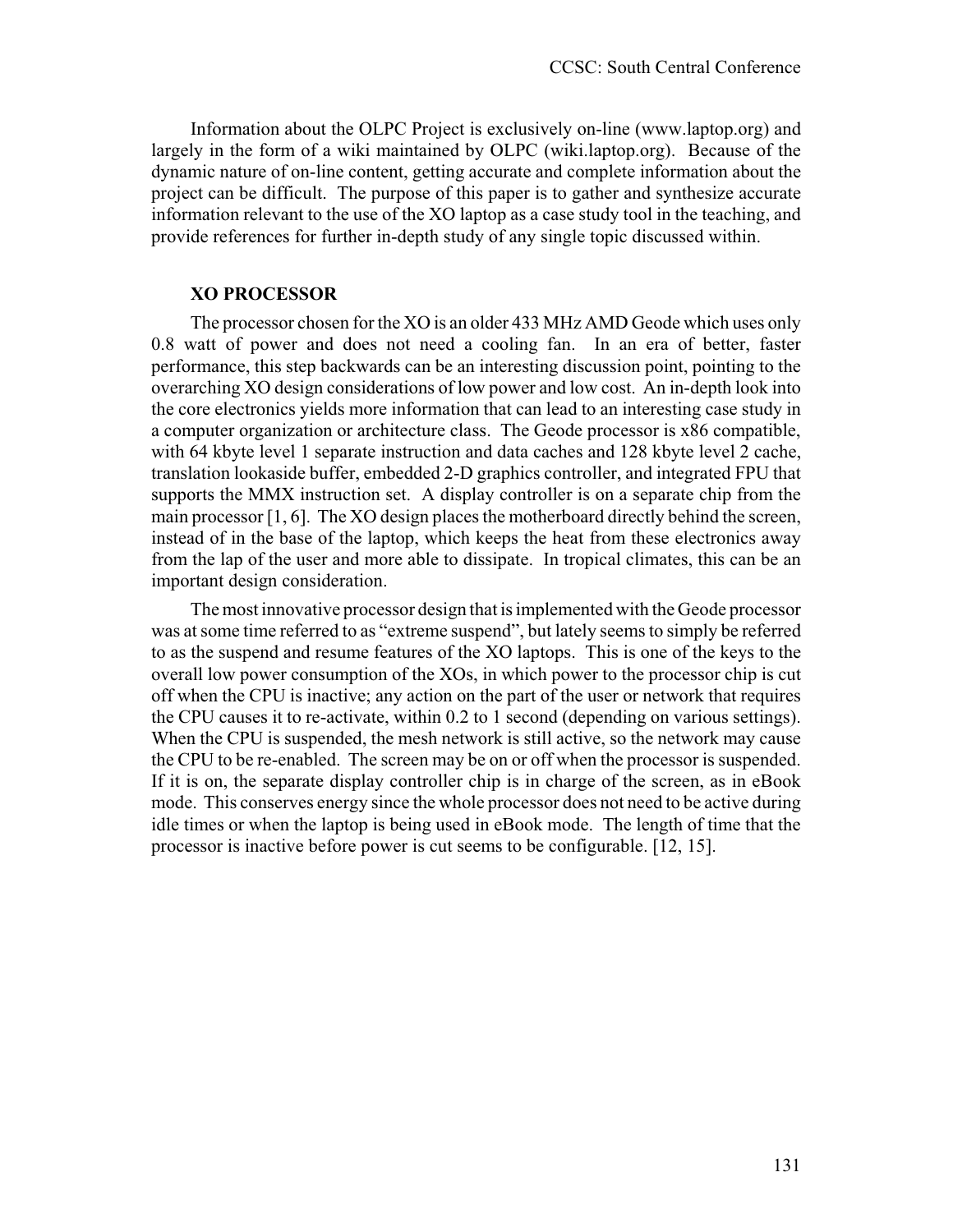

Figure 1. Diagram of the XO laptop [6]

# **XO SCREEN**

The LCD screen of the XOs was a major design consideration, since a laptop screen is simultaneously the largest power consumer and also one of the most expensive elements of the machine. Size had to be small enough to be cheap, while also large enough to be readable and usable. The technology needed to be relatively rugged, relatively low power, and relatively cheap. Sunlight readable was also a design goal, since many children in the developing world spend a majority of their time out of doors, even during school hours. The result was a dual reflective-backlight mode display consisting of a lower-resolution backlit color LCD display overlaid on top of a higher resolution reflective monochrome LCD display. The black and white reflective LCD is relatively low in cost and power, and sunlight readable. The more expensive color LCD is of lower resolution (133 dpi) so it is not as expensive, but by overlaying the lower resolution color on top of the higher resolution black and white (200 dpi), it gives the appearance of a higher resolution color display in backlight mode. This kind of innovative design is an excellent example for computer science students, in which design tradeoffs must be carefully weighed, and when they cannot be reconciled, new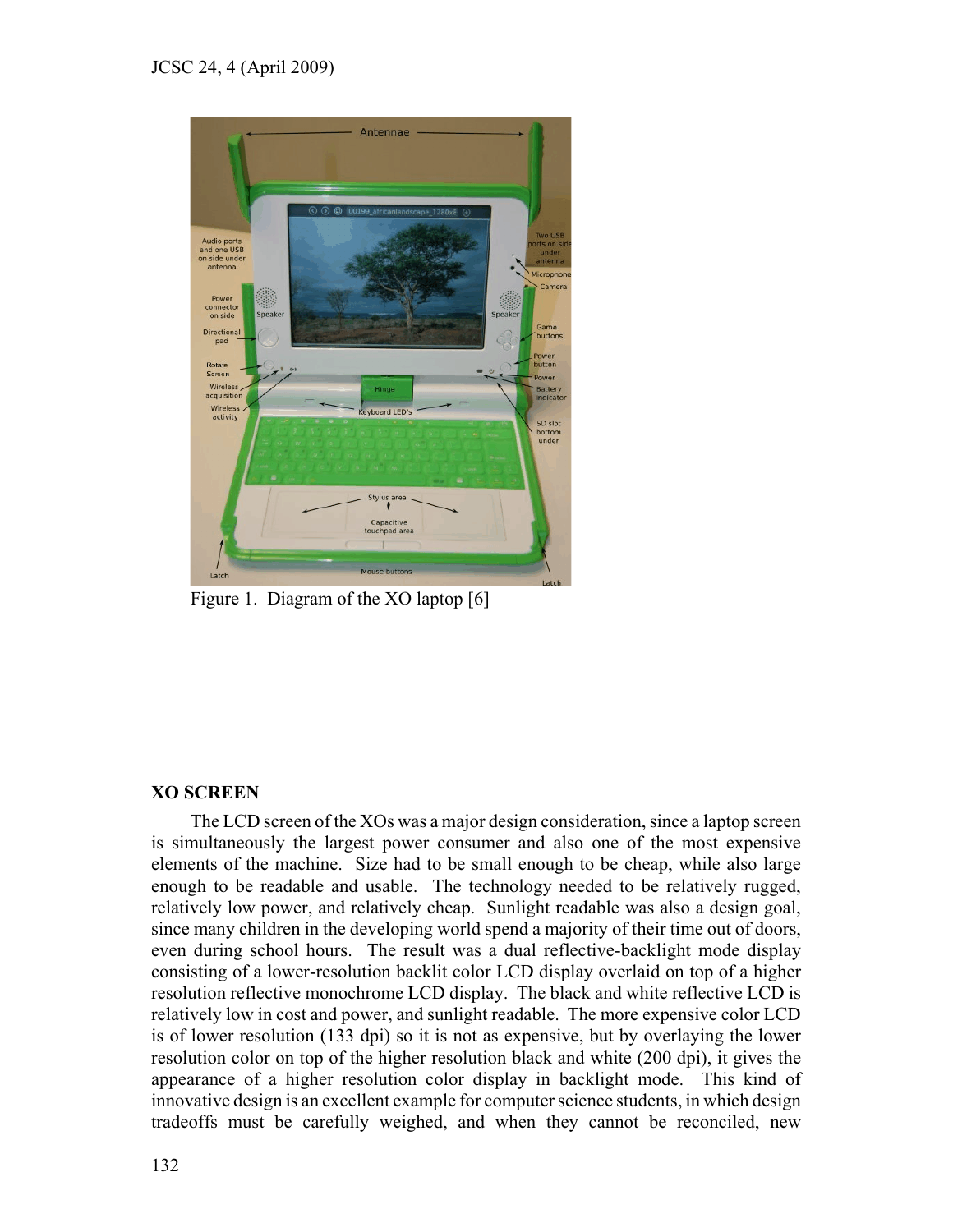innovations sought. The lead innovator of the XO LCD screen was Mary Lou Jepsen, a strong example of a modern female computer engineer, who has since formed her own company, Pixel Qi, to further develop and commercialize the technology; we should see these screens in our cell phones, and other technology, soon [4, 6]

Another display screen design consideration pertaining to ruggedness and power is the use of an LED backlight instead of the more typical cold cathode fluorescent tube backlight. The LED, which uses less power and is more rugged, is also positioned in the laptop where it can be easily removed and replaced if necessary [6].

#### **MEMORY AND STORAGE**

The XO laptops have no hard disk, and in fact, no moving parts at all, leading to its impressive durability. Units are drop-tested at 150 cm (almost five feet), something none of us can imagine doing with our Dell and Toshiba laptops [7]. Instead of a hard drive, mass storage is accomplished by 1 GByte NAND Flash memory. In addition, 256 MByte DRAM memory and 1 MByte BIOS ROM is included. Modest by today's multi-media and game-ready computer standards, the assumption is that students would have access to a central server (also the internet server if internet is available), onto which programs and files can be stored and saved, leaving modest storage capacity of the individual XO laptops for immediately needed programs and files [6].

#### **MESH NETWORKING**

The XOs use a still-being-developed new interconnectivity standard, the 802.11s for mesh interconnectvity. The standard is still in draft form before the IEEE. Interconnectivity was a design priority, although it was recognized that children in developing countries would have limited access to the usual wired or wireless connectivity infrastructure (routers, repeaters, Ethernet, modems). The 802.11s was pursued as a self-organizing multihop mesh networking standard, in which the System on Chip (SOC) wireless adaptor runs on each laptop's CPU. It uses a WiFi interface to access the network and to relay traffic from other mesh points. However, the laptops are able to route traffic as a mesh point even if the main CPU is off, an added power saving feature. [8, 13] The study of this new standard and the mesh path selection and forwarding protocols would be a valuable and state-of-the-art case study in a computer networks class.

#### **XO SOFTWARE**

The XO operating system software is called Sugar, based on the Fedora Core Linux. Sugar uses less than 200 Mbytes, which leaves another 800 Mbytes available for other software content. This is as opposed to the typical Microsoft Windows installation, in which the core operating system uses about 1.65 (XP) to 15 (Vista) Gigabytes of storage [2]. The cost of the XO software was the major consideration for open source; here image size also affects cost, since large operating systems require large memories and mass storage to hold them. Open source software also facilitates volunteer software developers; currently 28 core "activities" (applications) come with the current release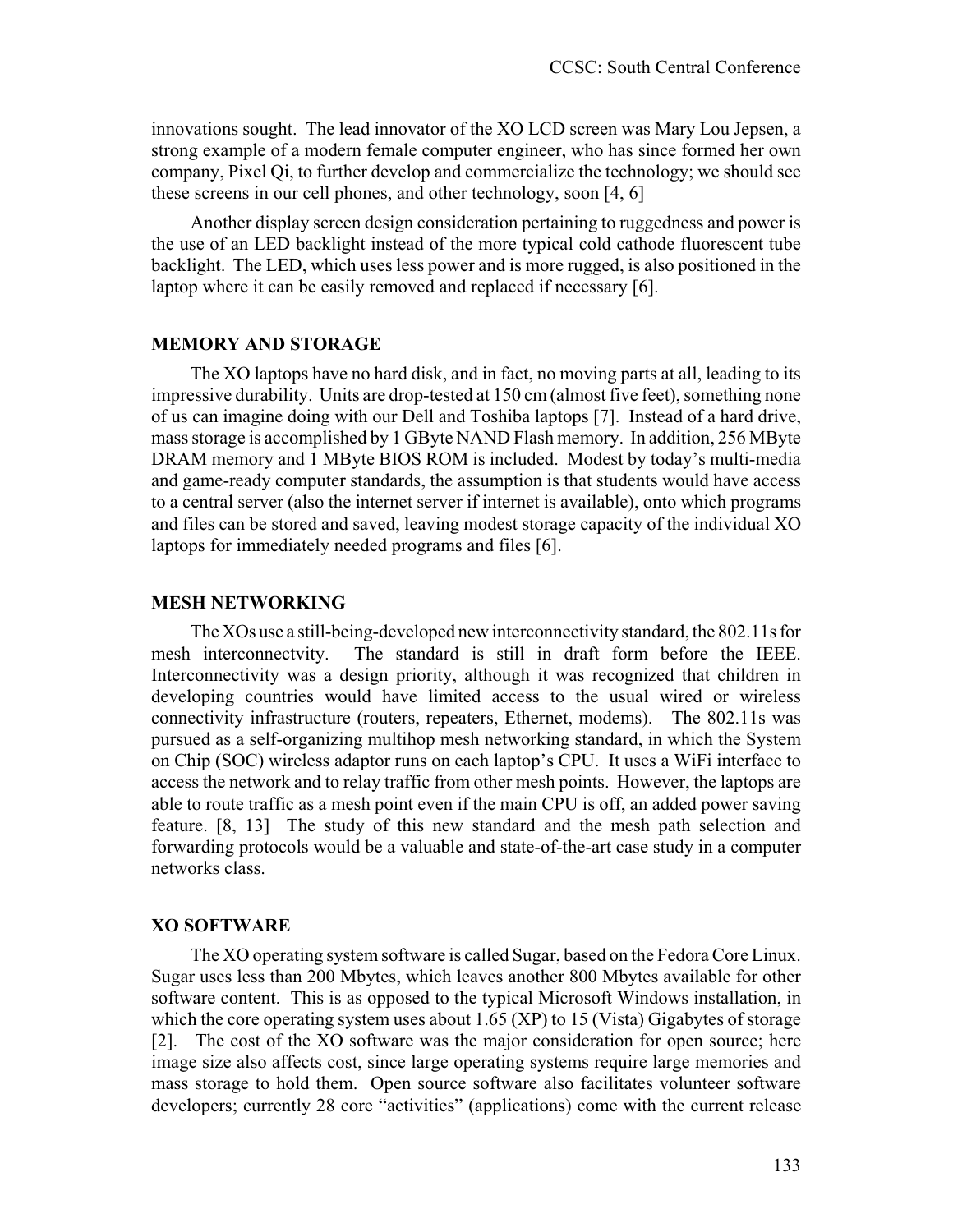Sugar image, although activities can be removed and new ones installed easily. Users can develop new activities and post them to the OLPC wiki. Sugar has its own icon-based GUI, meant to be more accessible to children who speak different languages and/or do not read English. The XO software can be an interesting launching point for discussion on open source vs. commercial software and grass roots computer software creation. [5, 11]

In addition, Sugar's use of Linux permissions and issues of security are an interesting case study as well. OLPC claims that Sugar "is both drastically more secure and provides drastically more usable security than any mainstream system currently on the market" [10]. Sugar follows the general Linux standard that provides a system that is highly secure by default, but allows users that have become increasingly sophisticated to tailor the security of their machines to their own liking, eventually allowing the user to customize or "hack" their own machines as they see fit [10]. A study of OLPC's approach to system security would be an interesting tool by which students could investigate security issues in an operating system or computer networks class.

Issues of theft and security can also be discussed with regard to the XO laptops and the OLPC project. A common question asked with regard to the OLPC project is, why wouldn't kids just sell the laptops and use the money for food or other needs? OLPC's response to this perceived problem is three-fold. First, the lease system, implemented via the school or local server, can be configured so that any laptop registered to the server that does not "check in" (that is, operate within mesh network detection of the sever) at least once every X days (the number of days is configurable) would shut itself off. Only a USB key, given to a trusted ministry or school official, would reactivate such a laptop. Therefore, there is little incentive for someone outside the vicinity of the server to buy such a laptop, since it would soon become useless. Second, the OLPC goal of saturation means that all children in a certain geographic region would receive laptops; therefore, there would be no need to steal a laptop locally, since everyone in the region would know some child who had one. Lastly, the registry of stolen laptops can identify laptops that are reported stolen and turn them off remotely, whenever and wherever they gain internet access. The three methods combined are an interesting approach to theft security for the XOs [10].

# **BROADER EDUCATIONAL CONNECTIONS**

If broadening computer science concepts and connecting to global issues is part of the curriculum, as is more common in liberal arts schools, there are plenty of opportunities for such connections and discussions with the OLPC project and the XO laptops. Connections to global economics (e.g. *The Fortune at the Bottom of the Pyramid* by C.K. Prahalad) are clear. The near saturation of cell phone technology, as well as an increased development and deployment of not just OLPC technology, but also Intel's Classmate PC and NComputing's virtual desktops that connect many monitors to one PC are lower-cost computing devices that are also being sold at increasing rates in developing countries.

Another topic that can be introduced in conjunction with a discussion about XO technology and the OLPC project is the educational realities in developing countries that necessitate programs such as OLPC. Many American students, who have grown up with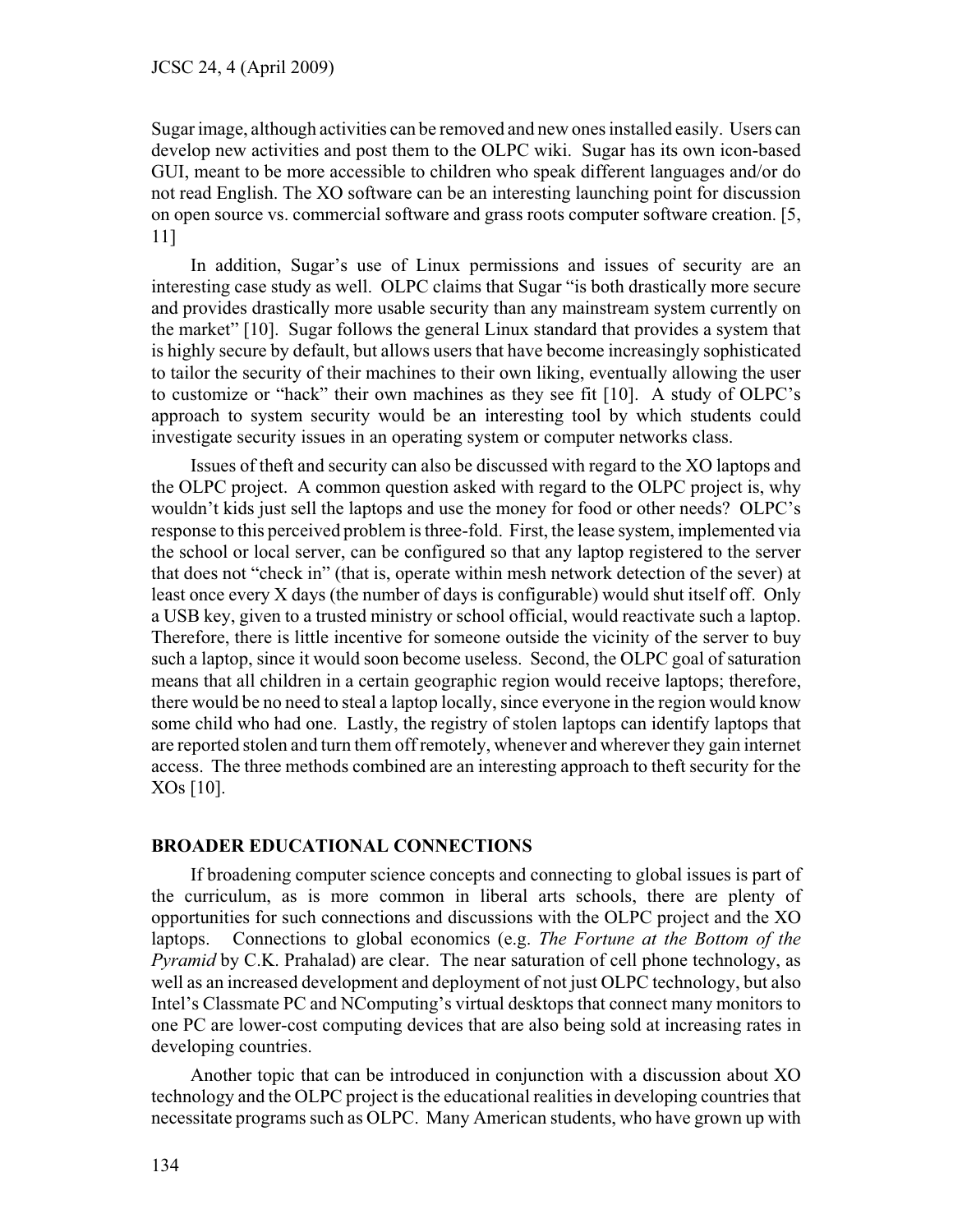a high-quality free educational system, may be surprised to learn about the status of education in some developing countries: cases in which education is not free; or education is not practical since children are needed at home to haul water or collect food; or cases in which it is too far to walk to school and no one has bicycles let alone cars; or cases of schools with not enough teachers, or untrained teachers, or teachers who are trained in rote-learning methodologies only; or schools in which no textbooks are available for students. Another topic for discussion is the digital divide, the reality that those with access to technology will necessarily have an advantage over those who do not. All of these topics can be used to educate global citizens and cause them to reflect upon the appropriate place of technology in our global society and issues of justice, especially as pertaining to access to technology. There is not necessarily a right or wrong answer or approach, but there is educational merit to the informed discussion.

# **CONCLUSIONS**

The XO laptop, developed by One Laptop Per Child, is a novel and timely case study that can be used to teach computer science students about computer system design considerations. Because the XO is not simply a "better, faster" laptop, it provides a step back from the current design trend. A study of the XO can provide students with a 'thinking outside the box' design model when faced with difficult problems, both in school and after. Computer science classes that may benefit from the use of the XO laptops include computer organization and architecture, operating systems, and computer networks. In a software engineering class, students might work to develop educational content for the laptops. In addition, the OLPC project provides an alternate view for aspiring technologists to consider the place of technology in education, in global economics, and in human rights endeavors.

# **REFERENCES**

- 1. Advanced Micro Devices, AMD Geode™ LX Processors: Data Book, Publication ID 33234G, May 2008, http://www.amd.com/files/connectivitysolutions/geode/geode\_lx/ 33234G\_LX\_databook.pdf, accessed Nov. 2008.
- 2. Broersma, M., "New Free Utility Cuts Vista Install Down to Size", PC World, Jan. 29, 2008, http://www.pcworld.com/article/141992/new free utility cuts vista install\_down\_to\_size.html, accessed Nov. 2008.
- 3. Lemon, S., "Report: OLPC's \$100 Laptop now costs \$188", *Infoworld*, September 17, 2007, http://www.infoworld.com/article/07/09/17/OLPC-\$100 laptop-now-costs-\$188\_1.html, accessed Nov. 2008.
- 4. Pixel Qi, http://www.pixelqi.com/, accessed Nov. 2008.
- 5. The One Laptop Per Child Association, Activities, http://wiki.laptop.org/go/Activities, accessed Nov. 2008.